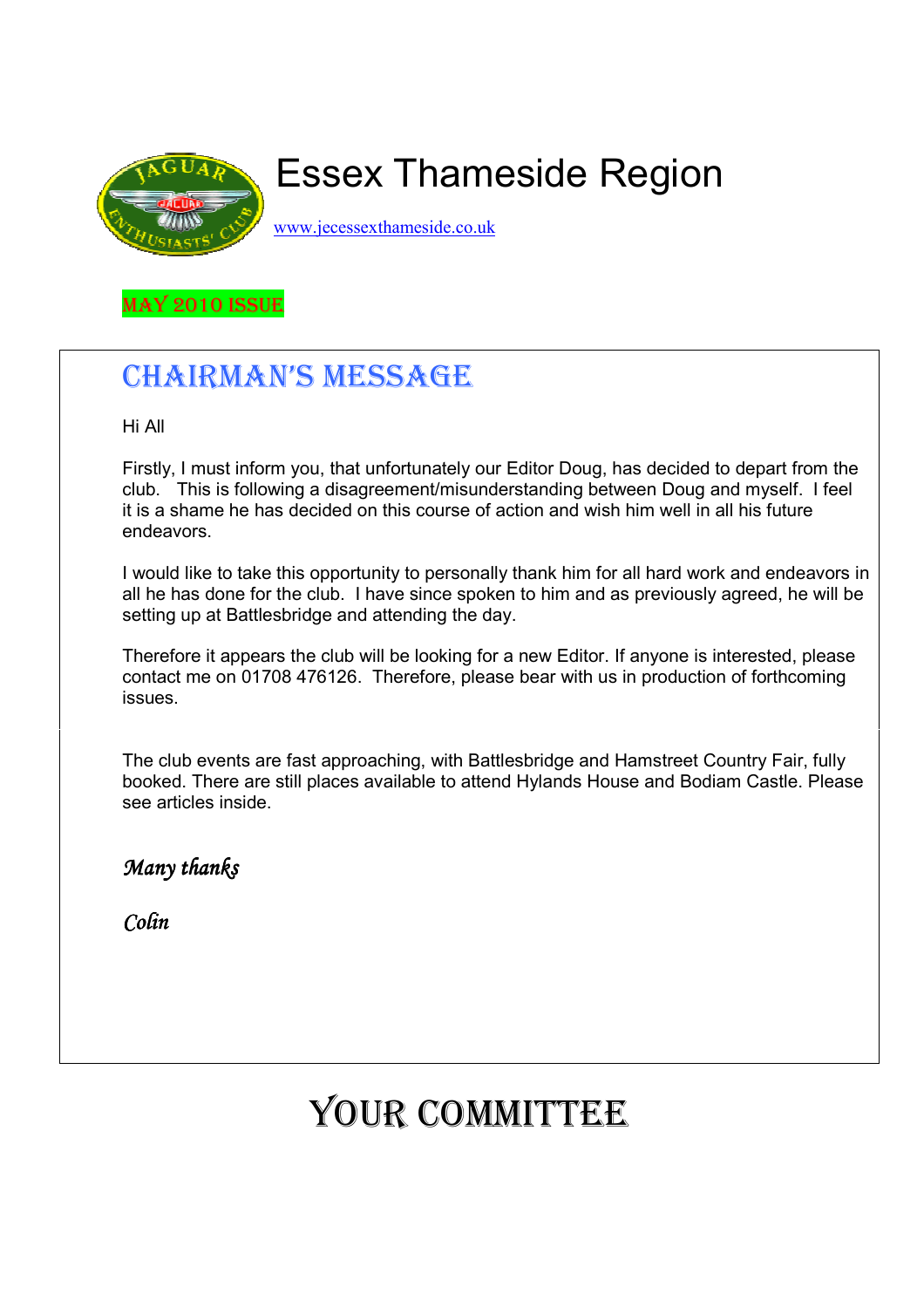CHAIRMAN: COLIN FIELD 254 ST ANDREWS AVE, ELM PARK HORNCHURCH, ESSEX,RM12 5EB 01708 476126

TREASURER: DAVID REDRUP

MEMBERSHIP HELEN FIELD SECRETARY: 254 ST ANDREW SAVE, ELM PARK

# 07961 000974

 HORNCHURCH, ESSEX,RM12 5EB 01708 476126

## CLUB MARY MONK SECRETARY: 01277 374030

EDITOR: POSITION VACANT

SOCIAL POSITION VACANT SECRETARY:

## WEBMASTER: IAN ANTROBUS

01708 556620

CLUB MEETINGS ARE THE  $1^{st}$  TUESDAY OF THE MONTH AT  $8$ PM:-TOP MEADOW GOLF CLUB, FEN LANE, NORTH OCKENDON, ESSEX,RM14 3PR. TEL 01708 852239

## Regional Events / Other Events

Month Day Date Location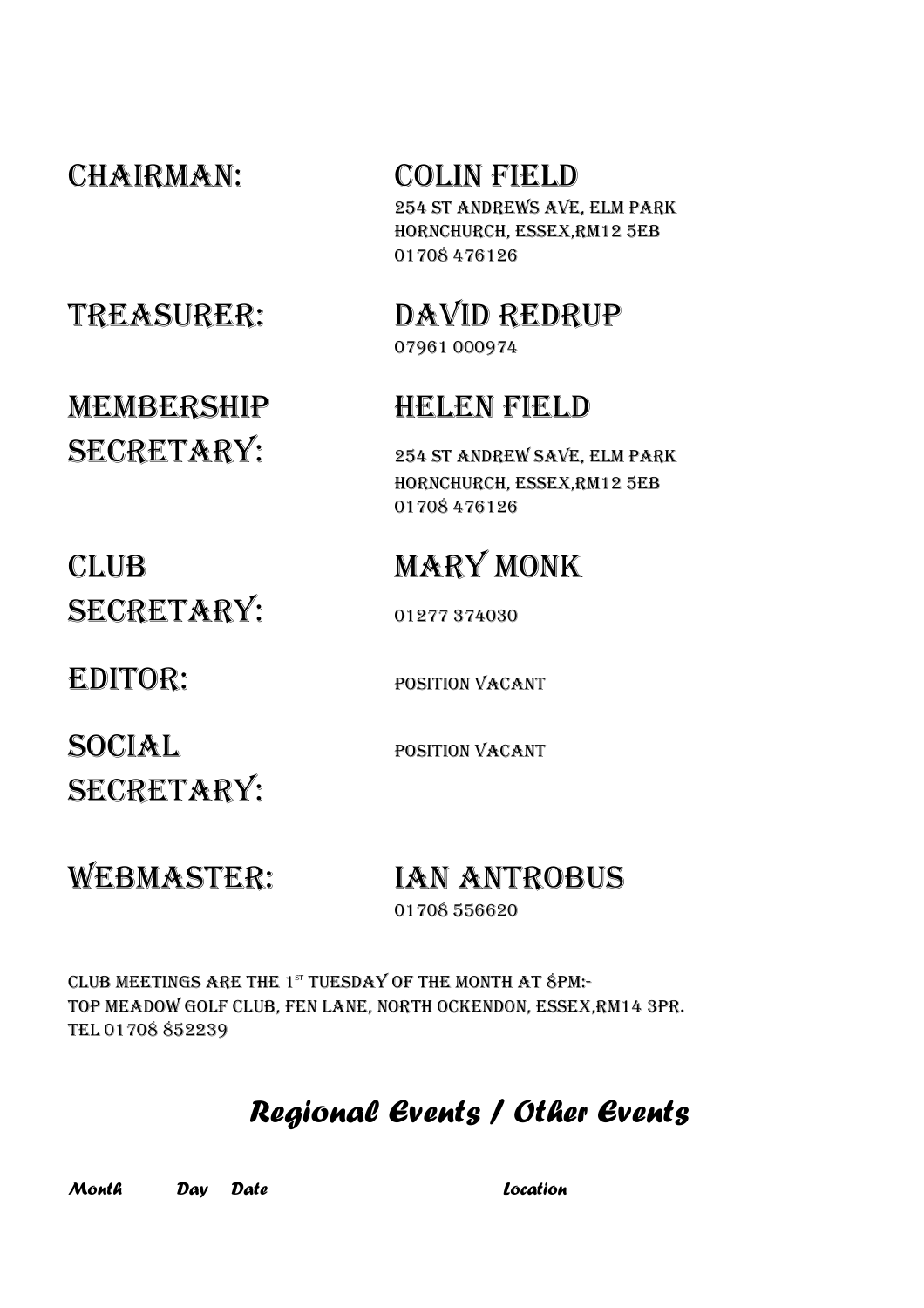| May   | Tues 6 <sup>th</sup> |                                                 | Club night                                                                                                                                                                 |
|-------|----------------------|-------------------------------------------------|----------------------------------------------------------------------------------------------------------------------------------------------------------------------------|
| May   | Sun                  | 9 <sup>th</sup>                                 | <b>Battlesbridge</b> - This is now fully booked                                                                                                                            |
| June  | Sun                  | 6 <sup>th</sup>                                 | Hamstreet Country Show - another visit to join Kent South for a<br>great day out. See over for details. This is now fully booked.                                          |
| June  | Tues 8 <sup>th</sup> |                                                 | Club night (Note second Tuesday of the month for this<br>meeting)                                                                                                          |
| June  | Sun                  | 20 <sup>th</sup>                                | Motor Extravaganza Day at Hylands House. Arranged in<br>association with the Porsche Club GB & Heart FM Radio.<br>Contact Colin 01708 476126. See over for details.        |
| July  | Sun                  | 4 <sup>th</sup>                                 | Matching Green Car Show arranged by MGCSCC. A well<br>attended event set in this Essex village. Date to be confirmed.<br>Contact Colin 01708476126                         |
| July  | Tues $6th$           |                                                 | Club night                                                                                                                                                                 |
| July  | Sun                  | 25 <sup>th</sup>                                | <b>Charity Classic Car Run.</b> Pre 1976 vehicles organized by the<br>SEVCVC. For further details email rprtherham@googlemail.com                                          |
| Aug   | Sun                  | 8 <sup>th</sup>                                 | Kent South Region 'Grand Picnic in the Park' family day at<br>Bodiam Castle in Kent. Details to be confirmed by Colin.<br>Contact him on 01708 476126. See in for details. |
| Sept  | Sun                  | 26 <sup>th</sup>                                | Battlesbridge Car Show - pre booked tickets for our stand via<br>Colin. £5.00 per car - driver & one passenger.<br>Contact Colin on 01708 476126.                          |
|       |                      |                                                 | National Events                                                                                                                                                            |
| Month | Day                  | <b>Date</b>                                     | Location                                                                                                                                                                   |
| Nov   |                      | $Fri - Sun$ 12 <sup>th</sup> - 14 <sup>th</sup> | <b>NEC Classic Car Show.</b>                                                                                                                                               |

 This is the event not to be missed. It is a fascinating show and one that really warrants your attendance. Some members went last year for the first time and loved it.

## FORTHCOMING EVENTS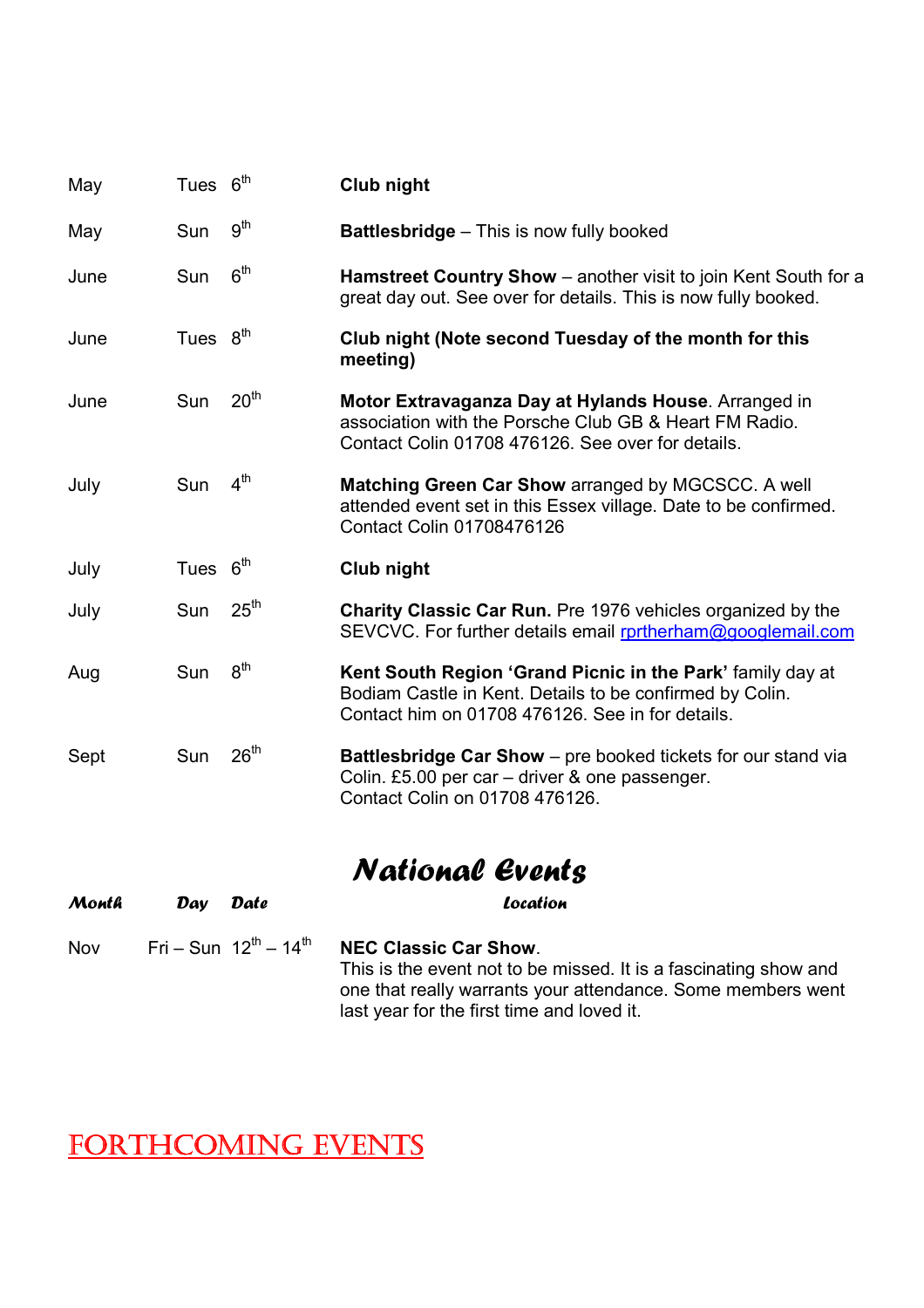### Below are just a few of the events that the club has arranged

### Hamstreet Country Fair- Sunday 6<sup>th</sup> June.

Not so much a car show, but a village fair with Falconry, lawn mower racing, arts and crafts, music and dance, plus much more. For those who have not been before, it is well worth the trip. Details to follow.

This is now fully booked and details and passes will be distributed to those participating shortly.

### Motor Extravaganza Day – Hylands House on Sunday June 20<sup>th</sup>.

This event takes over from last year 'Boys and Toys Day' and also replaces the Porsche Club annual. Barbeque. Organized in association with Heart FM, it is planned to be a family day out. One I will be attending.

It is intended to have a large display and we will be joined by Kent-South Region. There will be no entrance charge for display vehicles, providing they are in place prior to 10am. If arrive after this time it will be £5 per car. Also pre-booked public vehicles will be charged £5 or on the day £8.

The displays will be parked nearer the house this year (in place of those Hovercrafts) which are being located away from any vehicles.

Attractions also include Essex Air Ambulance, Essex Police Helicopter & cars, Chelmsford IAM, Suffolk Punch Horses & carriage Rides, Helicopter Rides, Hovercrafts, fairground, Retailers & Stalls, Beer Tent and café , shops, plus Music and a Repo Spitfire.

I will require Members details of, car make & model, Drivers name and registration ( plus payment if pre-booked public vehicle) no later than our May club night. Tickets will be sent out prior to this event. Contact 01708 476126

#### Thanks Colin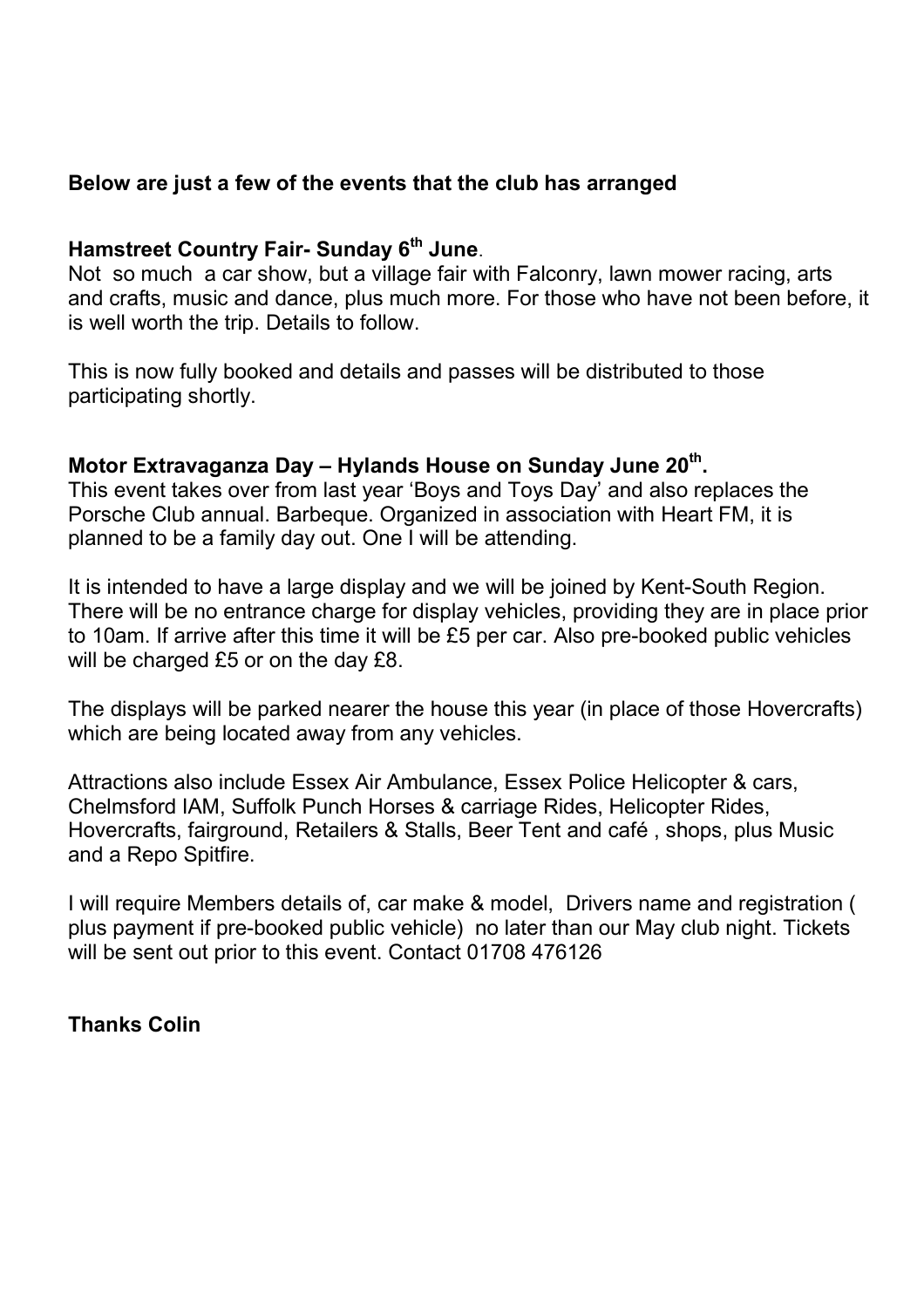

### Grand Picnic in the Park day at Bodiam Castle Sunday 8<sup>th</sup> August

Once again we will be joining our friends from Kent South, who have invited us down to attend a picnic in the park and family day. It is intended that everyone joins together to take part in one big picnic. Bring your own picnic.

A leisurely stroll around the castle and grounds or kick a ball about or just chill with friends. One Helen & I will be attending.

Details and entry fee to be confirmed. Anyone interested, please let me know. Contact 01708 476126 - Thanks Colin

There are various car shows the Club will be attending, such as Matching Green and Battlesbridge later in the year, both yet to be confirmed, and maybe some new ones. If Members know of any please let me know by phone or email.

Thanks Colin



LOCAL | COMPETITIVE | PARTS **SKILLED JAGUAR TECHNICIANS COLLECTION & DELIVERY** WHILE YOU WAIT SERVICE

## 01245 355553

#### **DOVERCOURT**

30 Robjohns Road, Widford Industrial Estate, Chelmsford, Essex CM13AG

JAGUAR

DOVERCOURTJAGUAR.COM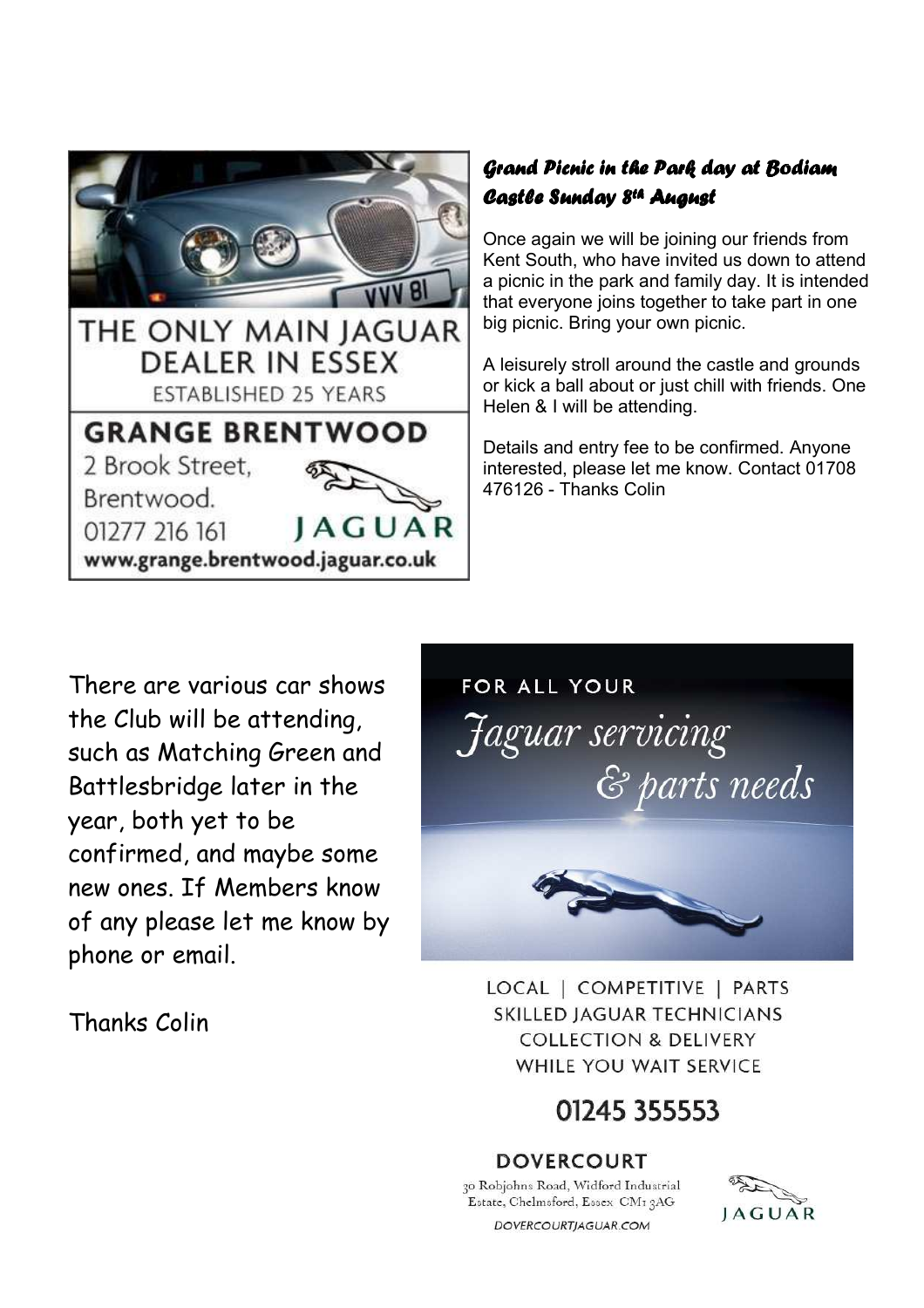





We have had notification from one of our Members ' Big Al'of a pre- 1970 classic car show if anyone one is interested.( not a club event).This is a charity show in aid of Peaceful Place and will be held on 27th June from 10:30 am to 5pm at The Lawn , Hall Rd, Rochford, Essex SS4 1PJ. Tel ; 07775 733911. More details can be found on

www.classiccar-retroshow.co.uk or www.thelawn.co.uk